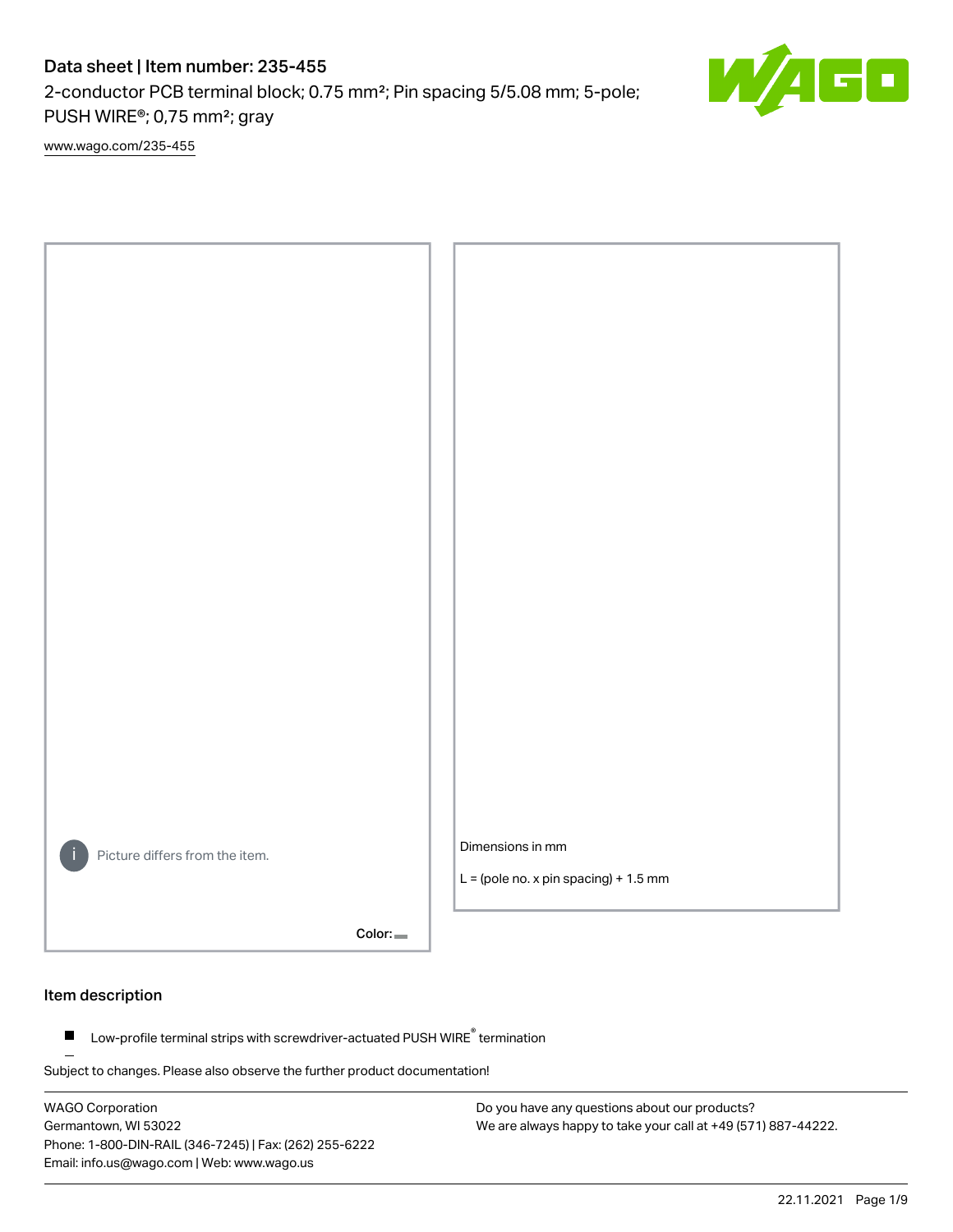[www.wago.com/235-455](http://www.wago.com/235-455)



- Double-conductor connection for supply and distribution of signals ideal for standard, single-conductor signal lines suitable for push-in termination
- $\blacksquare$ Double solder pins for high mechanical stability
- $\blacksquare$ Combines with all 235 Series modular terminal blocks
- $\blacksquare$ Set to metric or inch pin spacing by compressing terminal strips together or pulling them apart
- $\blacksquare$ Conductor removal via screwdriver (2.5mm x 0.4mm)
- $\blacksquare$ Also available with test slot

#### Data Notes

|  | . . | . .<br>÷<br>۰. | I<br>×<br>۰. |  |
|--|-----|----------------|--------------|--|
|  |     |                |              |  |
|  |     |                |              |  |

| Variants: | Other pole numbers                                               |
|-----------|------------------------------------------------------------------|
|           | Other colors                                                     |
|           | Mixed-color PCB connector strips                                 |
|           | Direct marking                                                   |
|           | Other versions (or variants) can be requested from WAGO Sales or |
|           | configured at https://configurator.wago.com/                     |

## Electrical data

## IEC Approvals

| Ratings per                 | IEC/EN 60664-1                                                        |
|-----------------------------|-----------------------------------------------------------------------|
| Rated voltage (III / 3)     | 250 V                                                                 |
| Rated surge voltage (III/3) | 4 <sub>k</sub> V                                                      |
| Rated voltage (III/2)       | 320 V                                                                 |
| Rated surge voltage (III/2) | 4 <sub>k</sub> V                                                      |
| Nominal voltage (II/2)      | 630 V                                                                 |
| Rated surge voltage (II/2)  | 4 <sub>k</sub> V                                                      |
| Rated current               | 10A                                                                   |
| Legend (ratings)            | $(III / 2)$ $\triangle$ Overvoltage category III / Pollution degree 2 |

## UL Approvals

| Approvals per                  | UL 1059 |
|--------------------------------|---------|
| Rated voltage UL (Use Group B) | 300 V   |
| Rated current UL (Use Group B) | 10 A    |
| Rated voltage UL (Use Group D) | 300 V   |
| Rated current UL (Use Group D) | 10A     |

Subject to changes. Please also observe the further product documentation!

| <b>WAGO Corporation</b>                                | Do you have any questions about our products?                 |
|--------------------------------------------------------|---------------------------------------------------------------|
| Germantown, WI 53022                                   | We are always happy to take your call at +49 (571) 887-44222. |
| Phone: 1-800-DIN-RAIL (346-7245)   Fax: (262) 255-6222 |                                                               |
| Email: info.us@wago.com   Web: www.wago.us             |                                                               |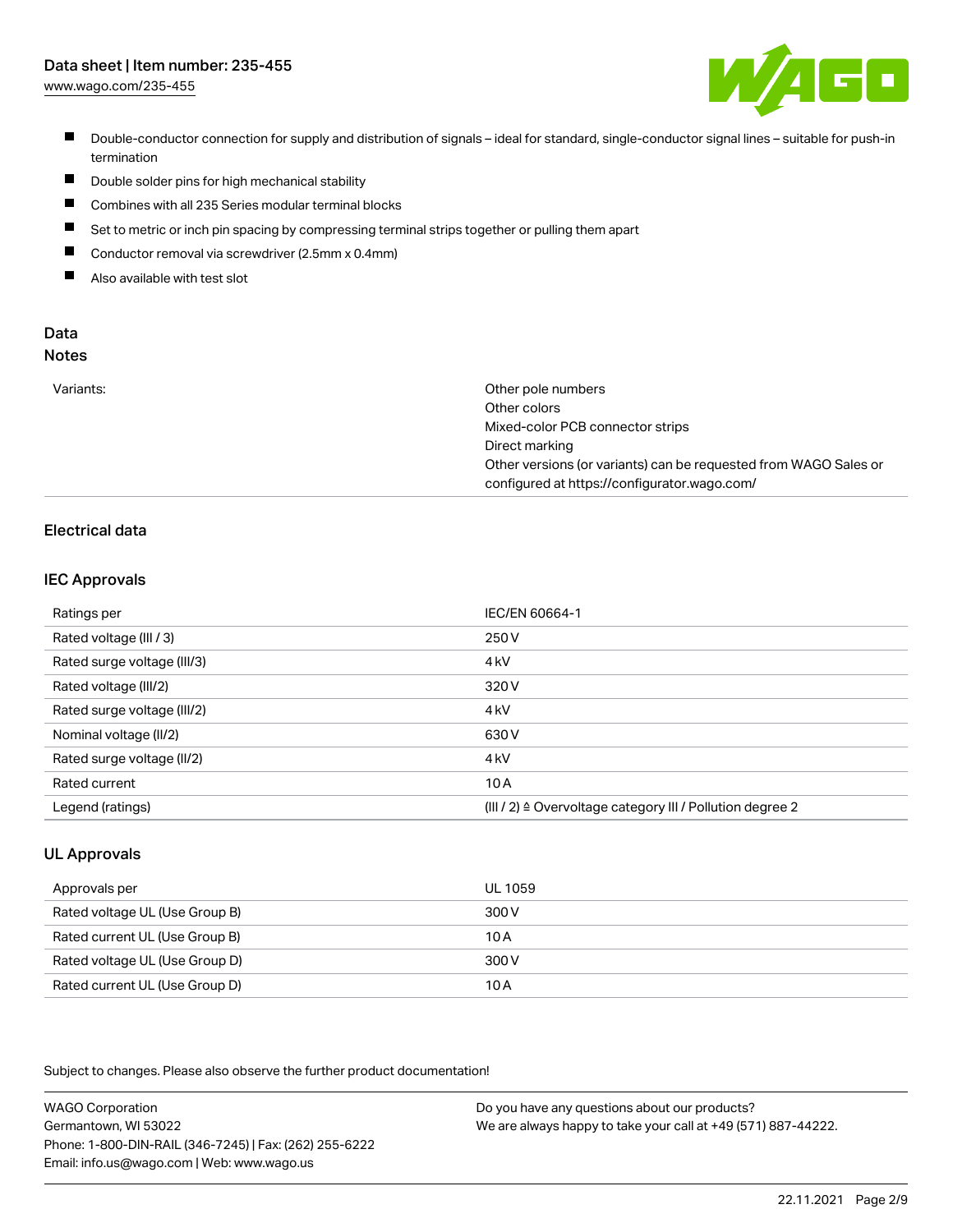

## CSA Approvals

| Approvals per                   | CSA   |
|---------------------------------|-------|
| Rated voltage CSA (Use Group B) | 300 V |
| Rated current CSA (Use Group B) | 10 A  |

### Connection data

| Total number of connection points | 10 |
|-----------------------------------|----|
| Total number of potentials        | G  |
| Number of connection types        |    |
| Number of levels                  |    |

## Connection 1

| Connection technology                             | PUSH WIRE                               |
|---------------------------------------------------|-----------------------------------------|
| Actuation type                                    | Operating tool                          |
| Solid conductor                                   | $0.250.75$ mm <sup>2</sup> / 24  18 AWG |
| Fine-stranded conductor; with uninsulated ferrule | $0.250.34$ mm <sup>2</sup>              |
| Strip length                                      | $910$ mm / 0.35  0.39 inch              |
| Conductor connection direction to PCB             | 0°                                      |
| Number of poles                                   | 5                                       |

## Physical data

| Pin spacing                          | 5/5.08 mm / 0.197/0.2 inch |
|--------------------------------------|----------------------------|
| Width                                | 26.5 mm / 1.043 inch       |
| Height                               | 12.8 mm / 0.504 inch       |
| Height from the surface              | 9.2 mm / 0.362 inch        |
| Depth                                | 12.5 mm / 0.492 inch       |
| Solder pin length                    | 3.6 <sub>mm</sub>          |
| Solder pin dimensions                | $0.8 \times 0.4$ mm        |
| Drilled hole diameter with tolerance | $1^{(+0.1)}$ mm            |

## PCB contact

| PCB Contact                         | TH .                                     |
|-------------------------------------|------------------------------------------|
| Solder pin arrangement              | over the entire terminal strip (in-line) |
| Number of solder pins per potential |                                          |

Subject to changes. Please also observe the further product documentation!

| <b>WAGO Corporation</b>                                | Do you have any questions about our products?                 |
|--------------------------------------------------------|---------------------------------------------------------------|
| Germantown, WI 53022                                   | We are always happy to take your call at +49 (571) 887-44222. |
| Phone: 1-800-DIN-RAIL (346-7245)   Fax: (262) 255-6222 |                                                               |
| Email: info.us@wago.com   Web: www.wago.us             |                                                               |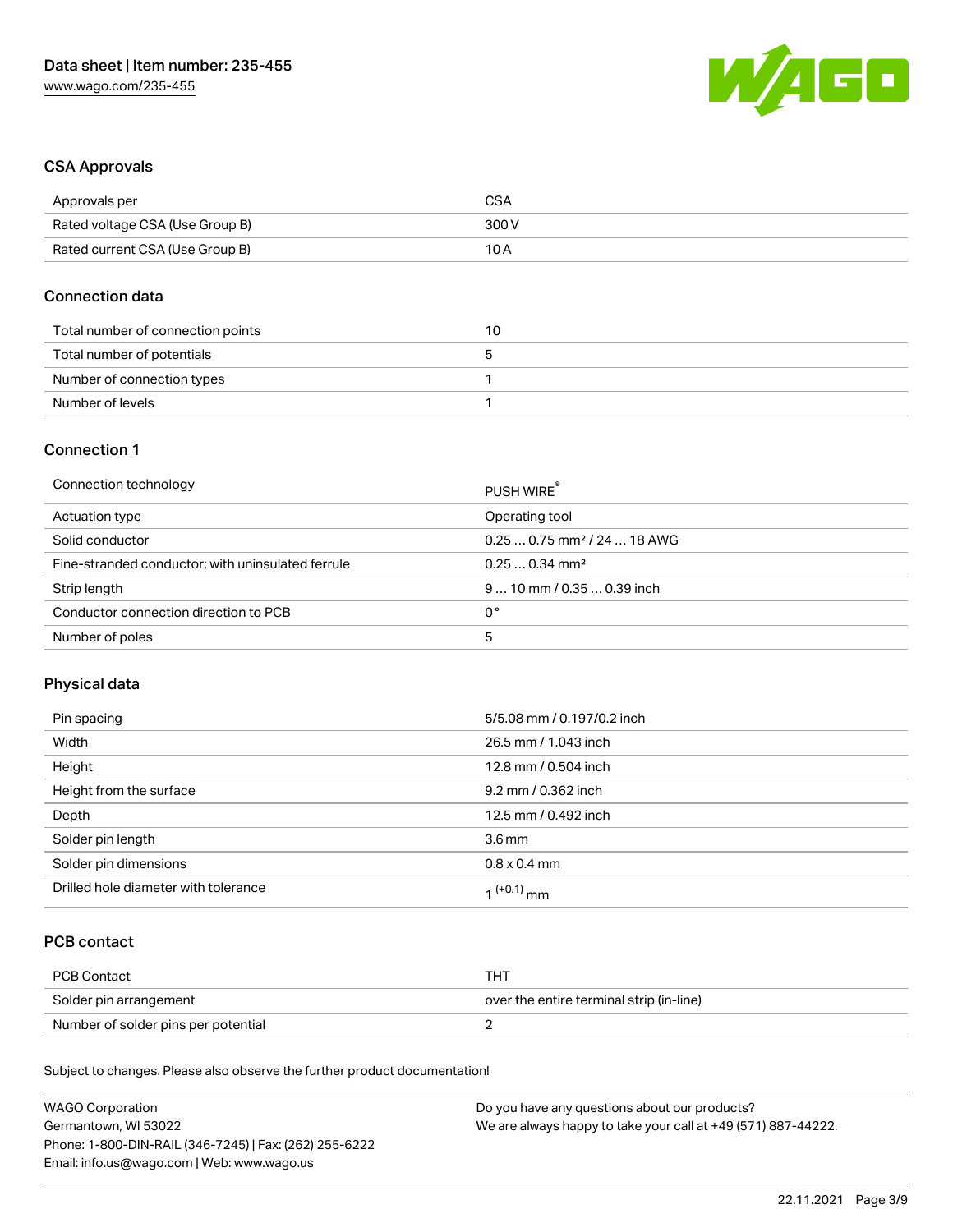

## Material data

| Color                       | gray                                  |
|-----------------------------|---------------------------------------|
| Material group              |                                       |
| Insulation material         | Polyamide (PA66)                      |
| Flammability class per UL94 | V <sub>0</sub>                        |
| Clamping spring material    | Chrome nickel spring steel (CrNi)     |
| Contact material            | Electrolytic copper $(E_{\text{Cl}})$ |
| Contact plating             | tin-plated                            |
| Fire load                   | $0.059$ MJ                            |
| Weight                      | 3.6 <sub>g</sub>                      |

#### Environmental requirements

| Limit temperature range | +105 $^{\circ}$ C<br>$-60$ $-60$ |  |
|-------------------------|----------------------------------|--|
|-------------------------|----------------------------------|--|

## Commercial data

| Product Group         | 4 (Printed Circuit) |
|-----------------------|---------------------|
| PU (SPU)              | 180 (45) Stück      |
| Packaging type        | box                 |
| Country of origin     | CН                  |
| <b>GTIN</b>           | 4044918656085       |
| Customs tariff number | 85369010000         |

### Approvals / Certificates

#### Country specific Approvals

|            |                                        |                                 | Certificate               |
|------------|----------------------------------------|---------------------------------|---------------------------|
| Logo       | Approval                               | <b>Additional Approval Text</b> | name                      |
|            | <b>CCA</b><br>DEKRA Certification B.V. | EN 60947                        | NTR NL-<br>7144           |
| EMA<br>EUR | <b>CCA</b><br>DEKRA Certification B.V. | EN 60947                        | 2149549.02                |
|            | <b>CCA</b><br>DEKRA Certification B.V. | EN 60998                        | NTR <sub>NL</sub><br>6919 |

Subject to changes. Please also observe the further product documentation!

WAGO Corporation Germantown, WI 53022 Phone: 1-800-DIN-RAIL (346-7245) | Fax: (262) 255-6222 Email: info.us@wago.com | Web: www.wago.us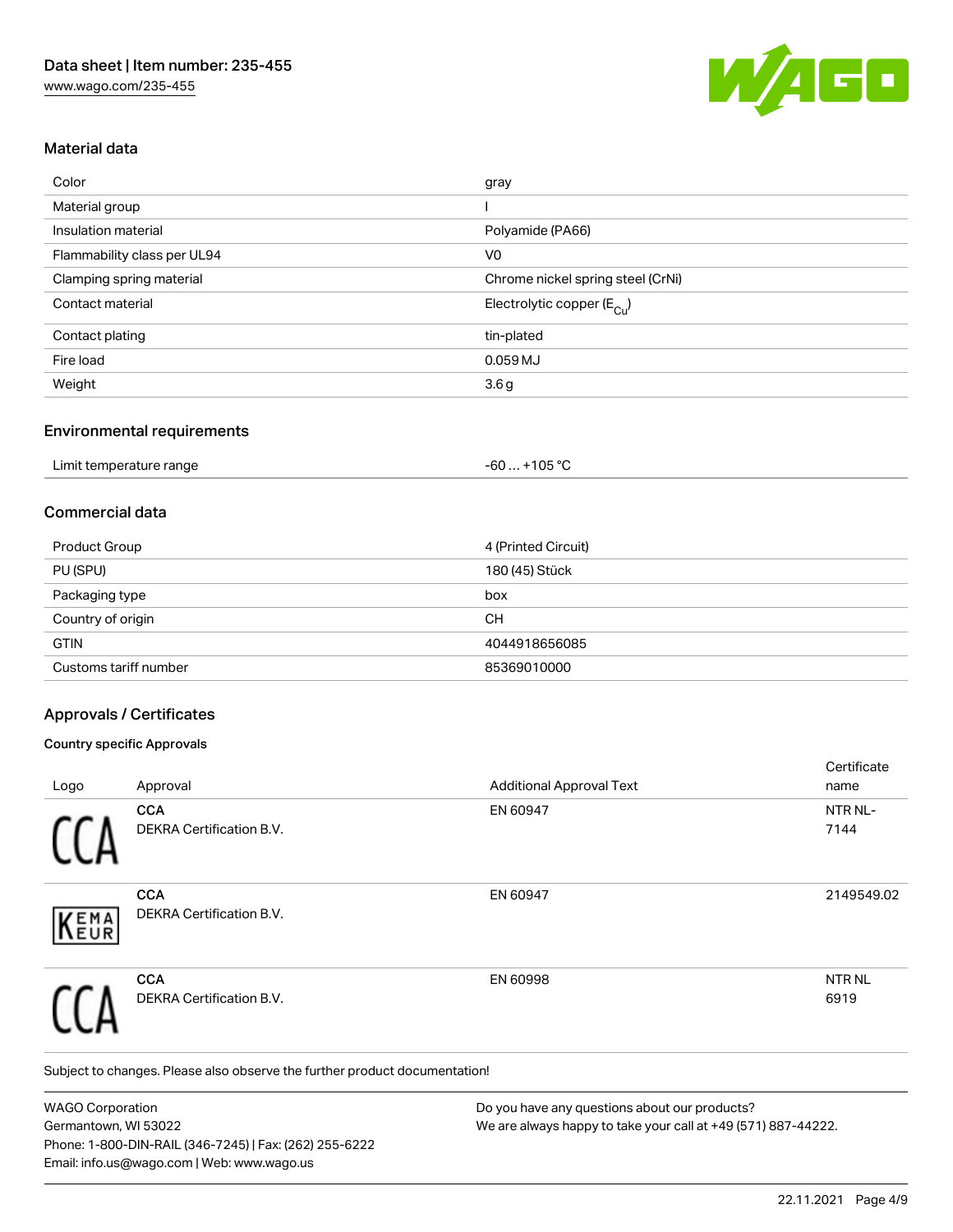

| <b>CCA</b> | <b>CCA</b><br>DEKRA Certification B.V.              | EN 60947-7-4 | NTR NL-<br>7774 |
|------------|-----------------------------------------------------|--------------|-----------------|
| /VDE       | <b>VDE</b><br>VDE Prüf- und Zertifizierungsinstitut | EN 60947     | 40029328        |

#### Ship Approvals

| Logo | Approval                                                | <b>Additional Approval Text</b> | Certificate<br>name               |
|------|---------------------------------------------------------|---------------------------------|-----------------------------------|
| ABS  | <b>ABS</b><br>American Bureau of Shipping               |                                 | $19-$<br>HG1869876-<br><b>PDA</b> |
|      | <b>DNV GL</b><br>Det Norske Veritas, Germanischer Lloyd | $\overline{\phantom{0}}$        | TAE000016Z                        |

#### UL-Approvals

| Logo   | Approval                            | <b>Additional Approval Text</b> | Certificate<br>name |
|--------|-------------------------------------|---------------------------------|---------------------|
| $\Box$ | UL<br>UL International Germany GmbH | $\overline{\phantom{0}}$        | E45172              |

# Optional accessories

| errules |
|---------|

| Ferrule |                                                                                                   |                      |
|---------|---------------------------------------------------------------------------------------------------|----------------------|
|         | Item no.: 216-101                                                                                 |                      |
|         | Ferrule; Sleeve for 0.5 mm <sup>2</sup> / AWG 22; uninsulated; electro-tin plated; silver-colored | www.wago.com/216-101 |
|         | Item no.: 216-104                                                                                 |                      |
|         | Ferrule; Sleeve for 1.5 mm <sup>2</sup> / AWG 16; uninsulated; electro-tin plated; silver-colored | www.wago.com/216-104 |
|         | Item no.: 216-106                                                                                 |                      |
|         | Ferrule; Sleeve for 2.5 mm <sup>2</sup> / AWG 14; uninsulated; electro-tin plated; silver-colored | www.wago.com/216-106 |
|         | Item no.: 216-107                                                                                 |                      |
|         | Ferrule; Sleeve for 4 mm <sup>2</sup> / AWG 12; uninsulated; electro-tin plated                   | www.wago.com/216-107 |
|         | Item no.: 216-108                                                                                 |                      |
|         | Ferrule; Sleeve for 6 mm <sup>2</sup> / AWG 10; uninsulated; electro-tin plated; silver-colored   | www.wago.com/216-108 |

Subject to changes. Please also observe the further product documentation!

| <b>WAGO Corporation</b>                                | Do you have any questions about our products?                 |
|--------------------------------------------------------|---------------------------------------------------------------|
| Germantown. WI 53022                                   | We are always happy to take your call at +49 (571) 887-44222. |
| Phone: 1-800-DIN-RAIL (346-7245)   Fax: (262) 255-6222 |                                                               |
| Email: info.us@wago.com   Web: www.wago.us             |                                                               |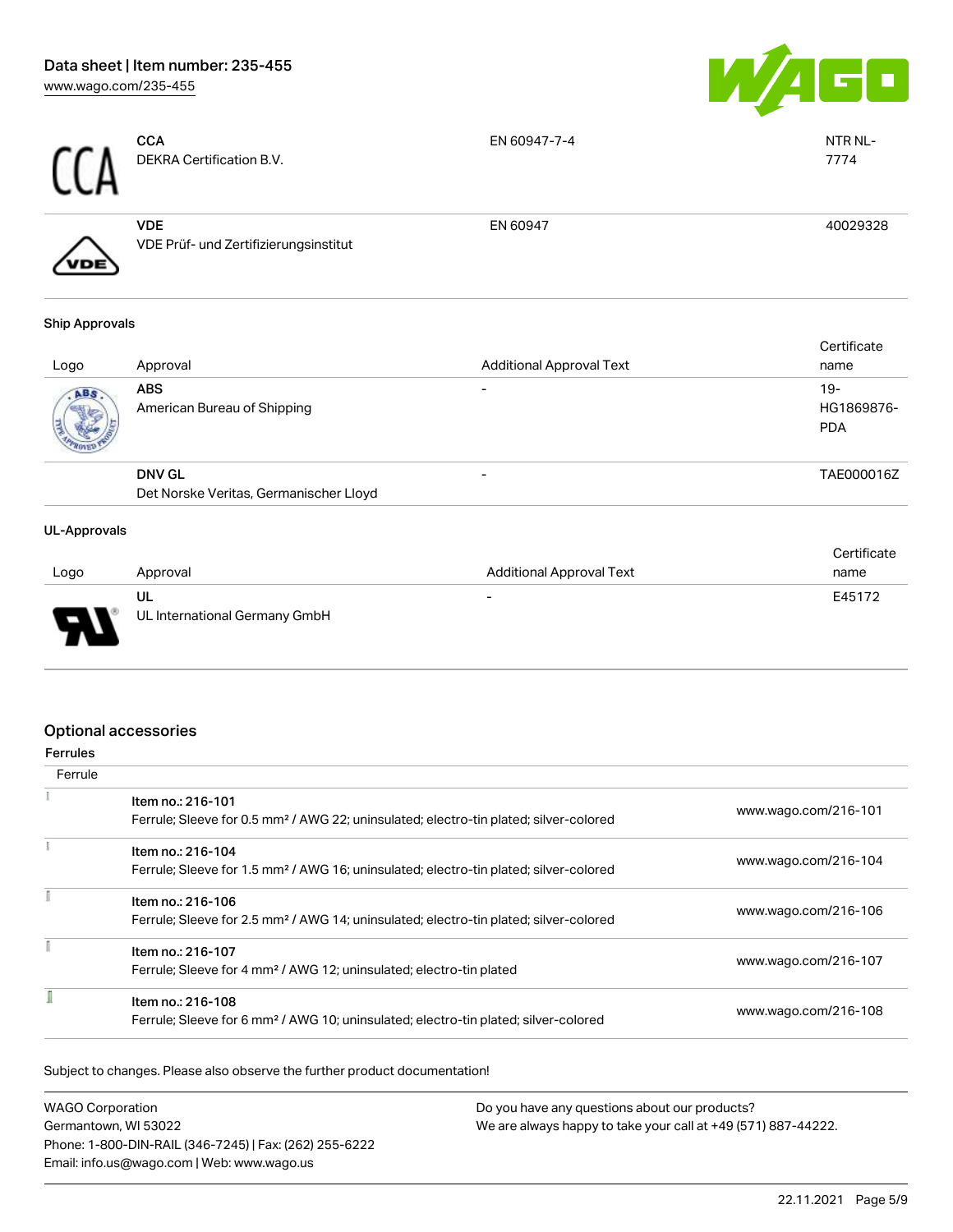[www.wago.com/235-455](http://www.wago.com/235-455)



|    | Item no.: 216-109<br>Ferrule; Sleeve for 10 mm <sup>2</sup> / AWG 8; uninsulated; electro-tin plated                                                                               | www.wago.com/216-109 |
|----|------------------------------------------------------------------------------------------------------------------------------------------------------------------------------------|----------------------|
|    | Item no.: 216-102<br>Ferrule; Sleeve for 0.75 mm <sup>2</sup> / AWG 20; uninsulated; electro-tin plated; silver-colored                                                            | www.wago.com/216-102 |
|    | Item no.: 216-103<br>Ferrule; Sleeve for 1 mm <sup>2</sup> / AWG 18; uninsulated; electro-tin plated                                                                               | www.wago.com/216-103 |
| Л  | Item no.: 216-110<br>Ferrule; Sleeve for 16 mm <sup>2</sup> / AWG 6; uninsulated; electro-tin plated; metallic brown                                                               | www.wago.com/216-110 |
|    | Item no.: 216-123<br>Ferrule; Sleeve for 1 mm <sup>2</sup> / AWG 18; uninsulated; electro-tin plated; silver-colored                                                               | www.wago.com/216-123 |
|    | Item no.: 216-122<br>Ferrule; Sleeve for 0.75 mm <sup>2</sup> / AWG 20; uninsulated; electro-tin plated; silver-colored                                                            | www.wago.com/216-122 |
| ĭ. | Item no.: 216-124<br>Ferrule; Sleeve for 1.5 mm <sup>2</sup> / AWG 16; uninsulated; electro-tin plated                                                                             | www.wago.com/216-124 |
|    | Item no.: 216-142<br>Ferrule; Sleeve for 0.75 mm <sup>2</sup> / 18 AWG; uninsulated; electro-tin plated; electrolytic copper; gastight<br>crimped; acc. to DIN 46228, Part 1/08.92 | www.wago.com/216-142 |
|    | Item no.: 216-132<br>Ferrule; Sleeve for 0.34 mm <sup>2</sup> / AWG 24; uninsulated; electro-tin plated                                                                            | www.wago.com/216-132 |
|    | Item no.: 216-121<br>Ferrule; Sleeve for 0.5 mm <sup>2</sup> / AWG 22; uninsulated; electro-tin plated; silver-colored                                                             | www.wago.com/216-121 |
|    | Item no.: 216-143<br>Ferrule; Sleeve for 1 mm <sup>2</sup> / AWG 18; uninsulated; electro-tin plated; electrolytic copper; gastight<br>crimped; acc. to DIN 46228, Part 1/08.92    | www.wago.com/216-143 |
|    | Item no.: 216-131<br>Ferrule; Sleeve for 0.25 mm <sup>2</sup> / AWG 24; uninsulated; electro-tin plated; silver-colored                                                            | www.wago.com/216-131 |
|    | Item no.: 216-141<br>Ferrule; Sleeve for 0.5 mm <sup>2</sup> / 20 AWG; uninsulated; electro-tin plated; electrolytic copper; gastight<br>crimped; acc. to DIN 46228, Part 1/08.92  | www.wago.com/216-141 |
|    | Item no.: 216-152<br>Ferrule; Sleeve for 0.34 mm <sup>2</sup> / AWG 24; uninsulated; electro-tin plated                                                                            | www.wago.com/216-152 |
|    | Item no.: 216-203<br>Ferrule; Sleeve for 1 mm <sup>2</sup> / AWG 18; insulated; electro-tin plated; red                                                                            | www.wago.com/216-203 |
| Ä  | Item no.: 216-206<br>Ferrule; Sleeve for 2.5 mm <sup>2</sup> / AWG 14; insulated; electro-tin plated; blue                                                                         | www.wago.com/216-206 |
|    | Item no.: 216-207<br>Ferrule; Sleeve for 4 mm <sup>2</sup> / AWG 12; insulated; electro-tin plated; gray                                                                           | www.wago.com/216-207 |
|    | Item no.: 216-202<br>Ferrule; Sleeve for 0.75 mm <sup>2</sup> / 18 AWG; insulated; electro-tin plated; gray                                                                        | www.wago.com/216-202 |

WAGO Corporation Germantown, WI 53022 Phone: 1-800-DIN-RAIL (346-7245) | Fax: (262) 255-6222 Email: info.us@wago.com | Web: www.wago.us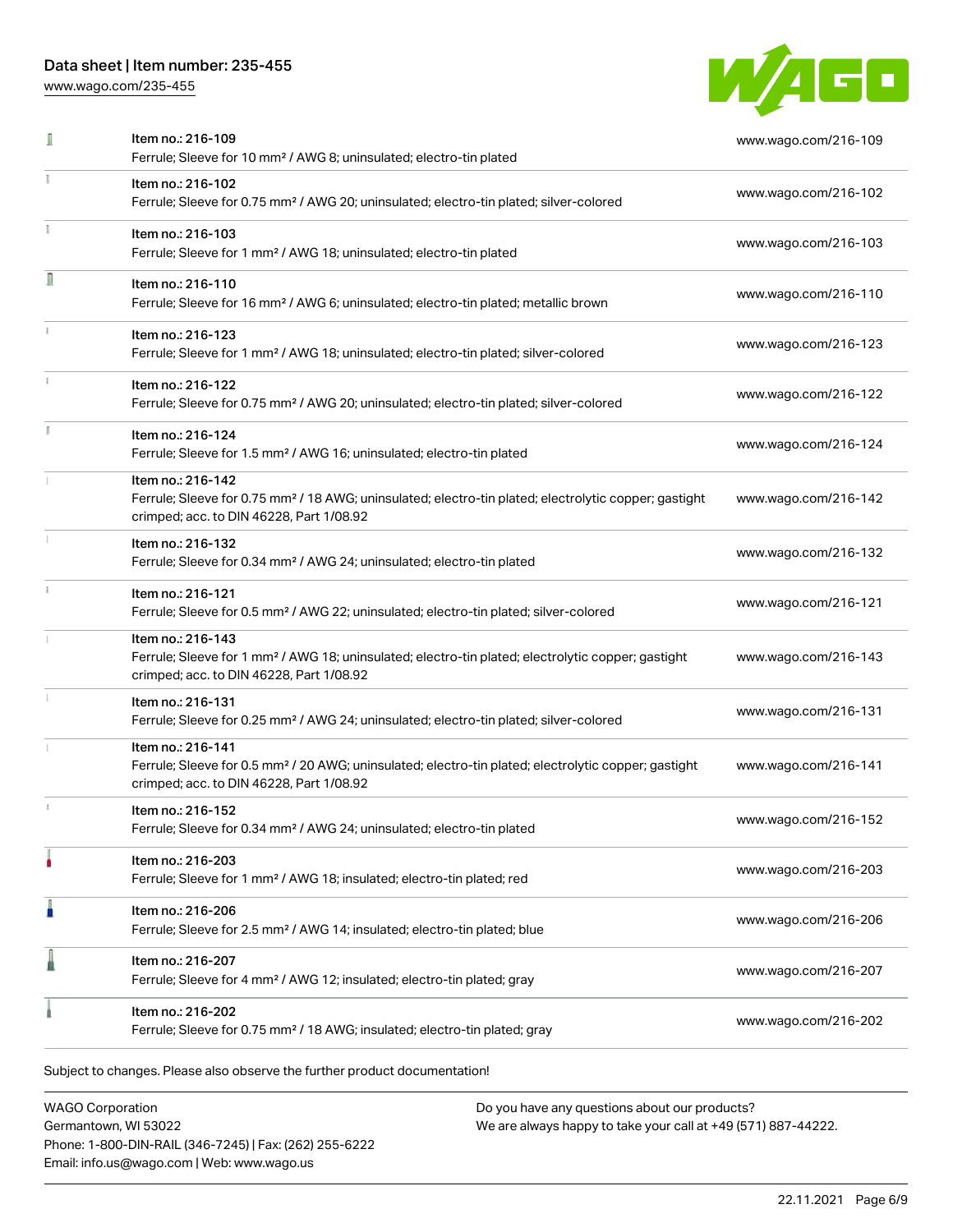[www.wago.com/235-455](http://www.wago.com/235-455)



|   | Item no.: 216-151<br>Ferrule; Sleeve for 0.25 mm <sup>2</sup> / AWG 24; uninsulated; electro-tin plated                                                                                                    | www.wago.com/216-151 |
|---|------------------------------------------------------------------------------------------------------------------------------------------------------------------------------------------------------------|----------------------|
| 1 | Item no.: 216-204<br>Ferrule; Sleeve for 1.5 mm <sup>2</sup> / AWG 16; insulated; electro-tin plated; black                                                                                                | www.wago.com/216-204 |
|   | Item no.: 216-209<br>Ferrule; Sleeve for 10 mm <sup>2</sup> / AWG 8; insulated; electro-tin plated; red                                                                                                    | www.wago.com/216-209 |
|   | Item no.: 216-205<br>Ferrule; Sleeve for 2.08 mm <sup>2</sup> / AWG 14; insulated; electro-tin plated; yellow                                                                                              | www.wago.com/216-205 |
|   | Item no.: 216-144<br>Ferrule; Sleeve for 1.5 mm <sup>2</sup> / AWG 16; uninsulated; electro-tin plated; electrolytic copper; gastight<br>crimped; acc. to DIN 46228, Part 1/08.92; silver-colored          | www.wago.com/216-144 |
|   | Item no.: 216-208<br>Ferrule; Sleeve for 6 mm <sup>2</sup> / AWG 10; insulated; electro-tin plated; electrolytic copper; gastight crimped; www.wago.com/216-208<br>acc. to DIN 46228, Part 4/09.90; yellow |                      |
|   | Item no.: 216-201<br>Ferrule; Sleeve for 0.5 mm <sup>2</sup> / 20 AWG; insulated; electro-tin plated; white                                                                                                | www.wago.com/216-201 |
|   | Item no.: 216-223<br>Ferrule; Sleeve for 1 mm <sup>2</sup> / AWG 18; insulated; electro-tin plated; red                                                                                                    | www.wago.com/216-223 |
|   | Item no.: 216-210<br>Ferrule; Sleeve for 16 mm <sup>2</sup> / AWG 6; insulated; electro-tin plated; electrolytic copper; gastight crimped; www.wago.com/216-210<br>acc. to DIN 46228, Part 4/09.90; blue   |                      |
|   | Item no.: 216-241<br>Ferrule; Sleeve for 0.5 mm <sup>2</sup> / 20 AWG; insulated; electro-tin plated; electrolytic copper; gastight<br>crimped; acc. to DIN 46228, Part 4/09.90; white                     | www.wago.com/216-241 |
|   | Item no.: 216-242<br>Ferrule; Sleeve for 0.75 mm <sup>2</sup> / 18 AWG; insulated; electro-tin plated; electrolytic copper; gastight<br>crimped; acc. to DIN 46228, Part 4/09.90; gray                     | www.wago.com/216-242 |
|   | Item no.: 216-222<br>Ferrule; Sleeve for 0.75 mm <sup>2</sup> / 18 AWG; insulated; electro-tin plated; gray                                                                                                | www.wago.com/216-222 |
|   | Item no.: 216-221<br>Ferrule; Sleeve for 0.5 mm <sup>2</sup> / 20 AWG; insulated; electro-tin plated; white                                                                                                | www.wago.com/216-221 |
| 1 | Item no.: 216-224<br>Ferrule; Sleeve for 1.5 mm <sup>2</sup> / AWG 16; insulated; electro-tin plated; black                                                                                                | www.wago.com/216-224 |
|   | Item no.: 216-243<br>Ferrule; Sleeve for 1 mm <sup>2</sup> / AWG 18; insulated; electro-tin plated; electrolytic copper; gastight crimped; www.wago.com/216-243<br>acc. to DIN 46228, Part 4/09.90; red    |                      |
| 1 | Item no.: 216-244<br>Ferrule; Sleeve for 1.5 mm <sup>2</sup> / AWG 16; insulated; electro-tin plated; electrolytic copper; gastight<br>crimped; acc. to DIN 46228, Part 4/09.90; black                     | www.wago.com/216-244 |
|   | Item no.: 216-263<br>Ferrule; Sleeve for 1 mm <sup>2</sup> / AWG 18; insulated; electro-tin plated; electrolytic copper; gastight crimped; www.wago.com/216-263<br>acc. to DIN 46228, Part 4/09.90; red    |                      |

Subject to changes. Please also observe the further product documentation!

WAGO Corporation Germantown, WI 53022 Phone: 1-800-DIN-RAIL (346-7245) | Fax: (262) 255-6222 Email: info.us@wago.com | Web: www.wago.us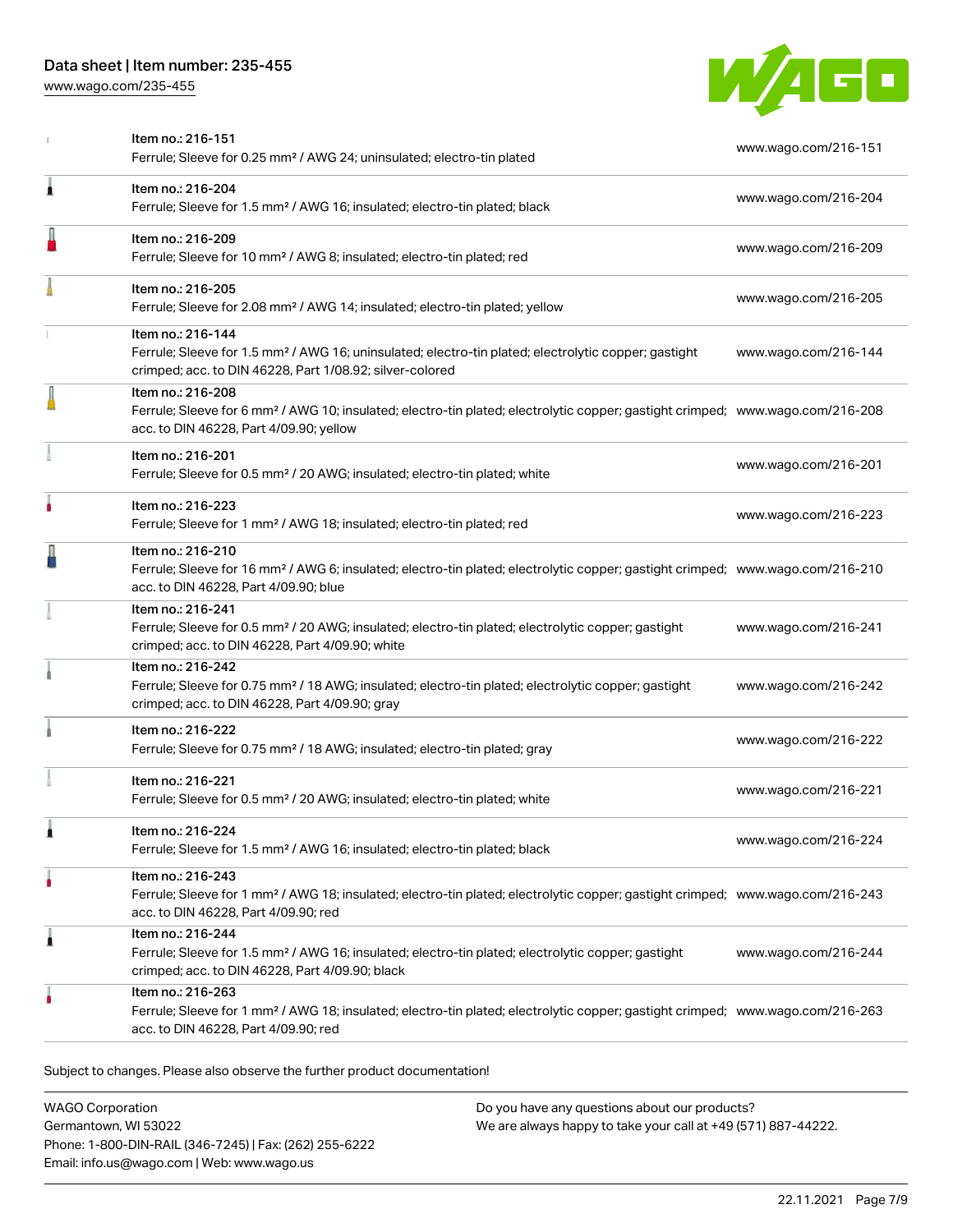[www.wago.com/235-455](http://www.wago.com/235-455)



|                                   | Subject to changes. Please also observe the further product documentation!                                                                                                                                 |     |                      |
|-----------------------------------|------------------------------------------------------------------------------------------------------------------------------------------------------------------------------------------------------------|-----|----------------------|
|                                   | Technical explanations<br>2019 Apr 3                                                                                                                                                                       | pdf | Download             |
|                                   | <b>Additional Information</b>                                                                                                                                                                              |     |                      |
| <b>Downloads</b><br>Documentation |                                                                                                                                                                                                            |     |                      |
|                                   | Ferrule; Sleeve for 0.34 mm <sup>2</sup> / 22 AWG; insulated; electro-tin plated; light turquoise                                                                                                          |     |                      |
| ı                                 | Item no.: 216-302                                                                                                                                                                                          |     | www.wago.com/216-302 |
|                                   | Item no.: 216-267<br>Ferrule; Sleeve for 4 mm <sup>2</sup> / AWG 12; insulated; electro-tin plated; electrolytic copper; gastight crimped; www.wago.com/216-267<br>acc. to DIN 46228, Part 4/09.90; gray   |     |                      |
| i.                                | Item no.: 216-322<br>Ferrule; Sleeve for 0.34 mm <sup>2</sup> / 22 AWG; insulated; electro-tin plated; green                                                                                               |     | www.wago.com/216-322 |
|                                   | Item no.: 216-321<br>Ferrule; Sleeve for 0.25 mm <sup>2</sup> / AWG 24; insulated; electro-tin plated; yellow                                                                                              |     | www.wago.com/216-321 |
|                                   | Item no.: 216-301<br>Ferrule; Sleeve for 0.25 mm <sup>2</sup> / AWG 24; insulated; electro-tin plated; yellow                                                                                              |     | www.wago.com/216-301 |
|                                   | Item no.: 216-289<br>Ferrule; Sleeve for 10 mm <sup>2</sup> / AWG 8; insulated; electro-tin plated; electrolytic copper; gastight crimped; www.wago.com/216-289<br>acc. to DIN 46228, Part 4/09.90; red    |     |                      |
|                                   | Item no.: 216-288<br>Ferrule; Sleeve for 6 mm <sup>2</sup> / AWG 10; insulated; electro-tin plated; electrolytic copper; gastight crimped; www.wago.com/216-288<br>acc. to DIN 46228, Part 4/09.90; yellow |     |                      |
|                                   | Item no.: 216-262<br>Ferrule; Sleeve for 0.75 mm <sup>2</sup> / 18 AWG; insulated; electro-tin plated; electrolytic copper; gastight<br>crimped; acc. to DIN 46228, Part 4/09.90; gray                     |     | www.wago.com/216-262 |
|                                   | Item no.: 216-287<br>Ferrule; Sleeve for 4 mm <sup>2</sup> / AWG 12; insulated; electro-tin plated; electrolytic copper; gastight crimped; www.wago.com/216-287<br>acc. to DIN 46228, Part 4/09.90; gray   |     |                      |
| A                                 | Item no.: 216-286<br>Ferrule; Sleeve for 2.5 mm <sup>2</sup> / AWG 14; insulated; electro-tin plated; electrolytic copper; gastight<br>crimped; acc. to DIN 46228, Part 4/09.90; blue                      |     | www.wago.com/216-286 |
| Â                                 | Item no.: 216-284<br>Ferrule; Sleeve for 1.5 mm <sup>2</sup> / AWG 16; insulated; electro-tin plated; electrolytic copper; gastight<br>crimped; acc. to DIN 46228, Part 4/09.90; black                     |     | www.wago.com/216-284 |
| Â                                 | Item no.: 216-264<br>Ferrule; Sleeve for 1.5 mm <sup>2</sup> / AWG 16; insulated; electro-tin plated; electrolytic copper; gastight<br>crimped; acc. to DIN 46228, Part 4/09.90; black                     |     | www.wago.com/216-264 |
| I                                 | Item no.: 216-266<br>Ferrule; Sleeve for 2.5 mm <sup>2</sup> / AWG 14; insulated; electro-tin plated; electrolytic copper; gastight<br>crimped; acc. to DIN 46228, Part 4/09.90; blue                      |     | www.wago.com/216-266 |
| Ω                                 | Item no.: 216-246<br>Ferrule; Sleeve for 2.5 mm <sup>2</sup> / AWG 14; insulated; electro-tin plated; electrolytic copper; gastight<br>crimped; acc. to DIN 46228, Part 4/09.90; blue                      |     | www.wago.com/216-246 |

WAGO Corporation Germantown, WI 53022 Phone: 1-800-DIN-RAIL (346-7245) | Fax: (262) 255-6222 Email: info.us@wago.com | Web: www.wago.us